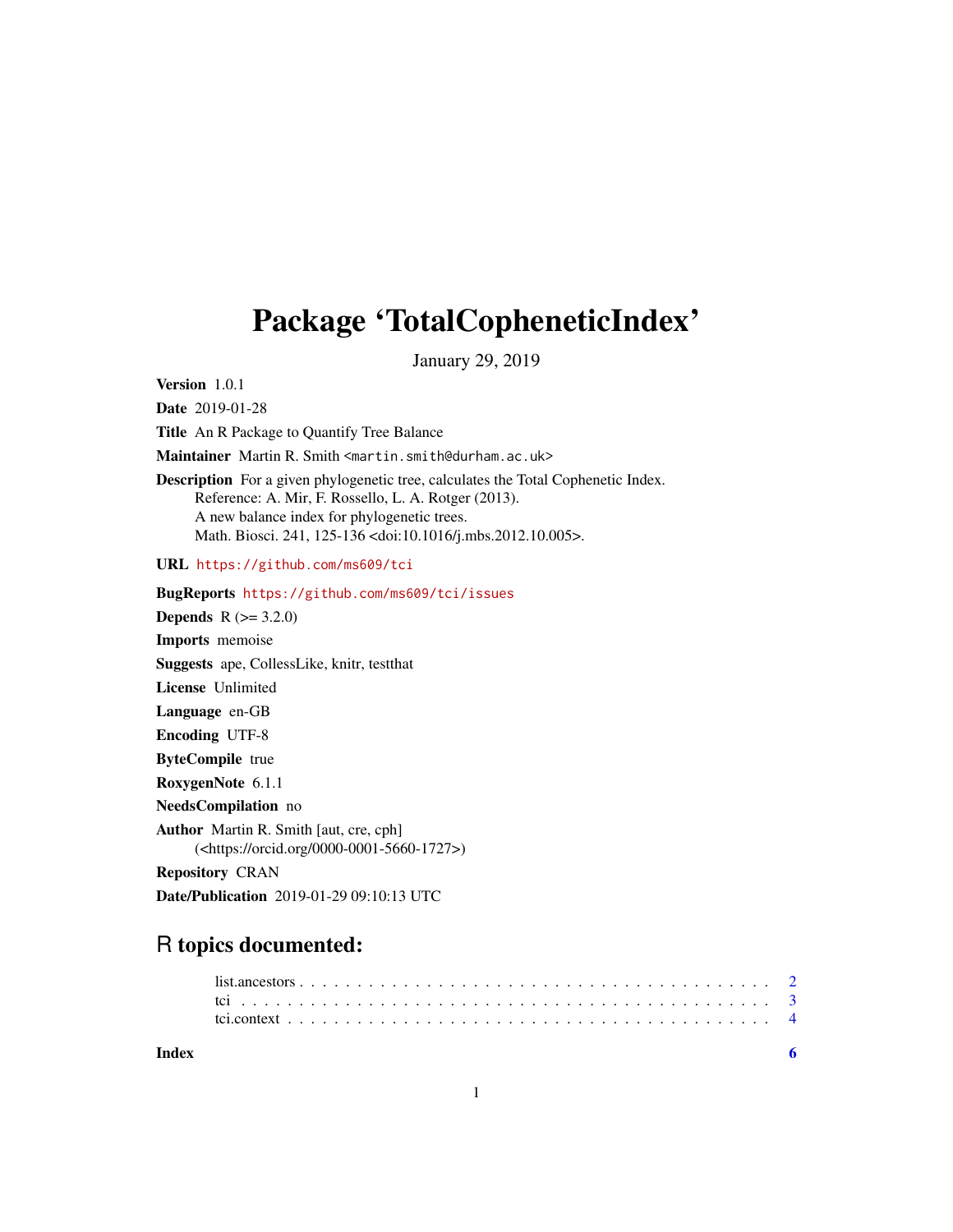<span id="page-1-0"></span>list.ancestors *List ancestors*

#### Description

Reports the ancestors of a given node

#### Usage

list.ancestors(parent, child, node)

#### Arguments

| parent | the 'parent' column of the edges property of a tree of class phylo; |
|--------|---------------------------------------------------------------------|
| child  | the 'child' column of the edges property of a tree of class phylo;  |
| node   | the number of the node or tip whose ancestors are required.         |

#### Details

To observe the number of a node or tip, use plot(tree); [nodelabels\(](#page-0-0)); [tiplabels\(](#page-0-0));

#### Value

Returns a vector of the numbers of the nodes ancestral to the given node, including the root node.

#### Author(s)

Martin R. Smith

#### See Also

phangorn:::Ancestors, a less efficient implementation on which this code is based.

#### Examples

```
tree <- ape::read.tree(text='(1, (2, (3, (4, 5))));')
edge <- tree$edge
parent <- tree$edge[, 1]
child <- tree$edge[, 2]
list.ancestors(parent, child, 4)
```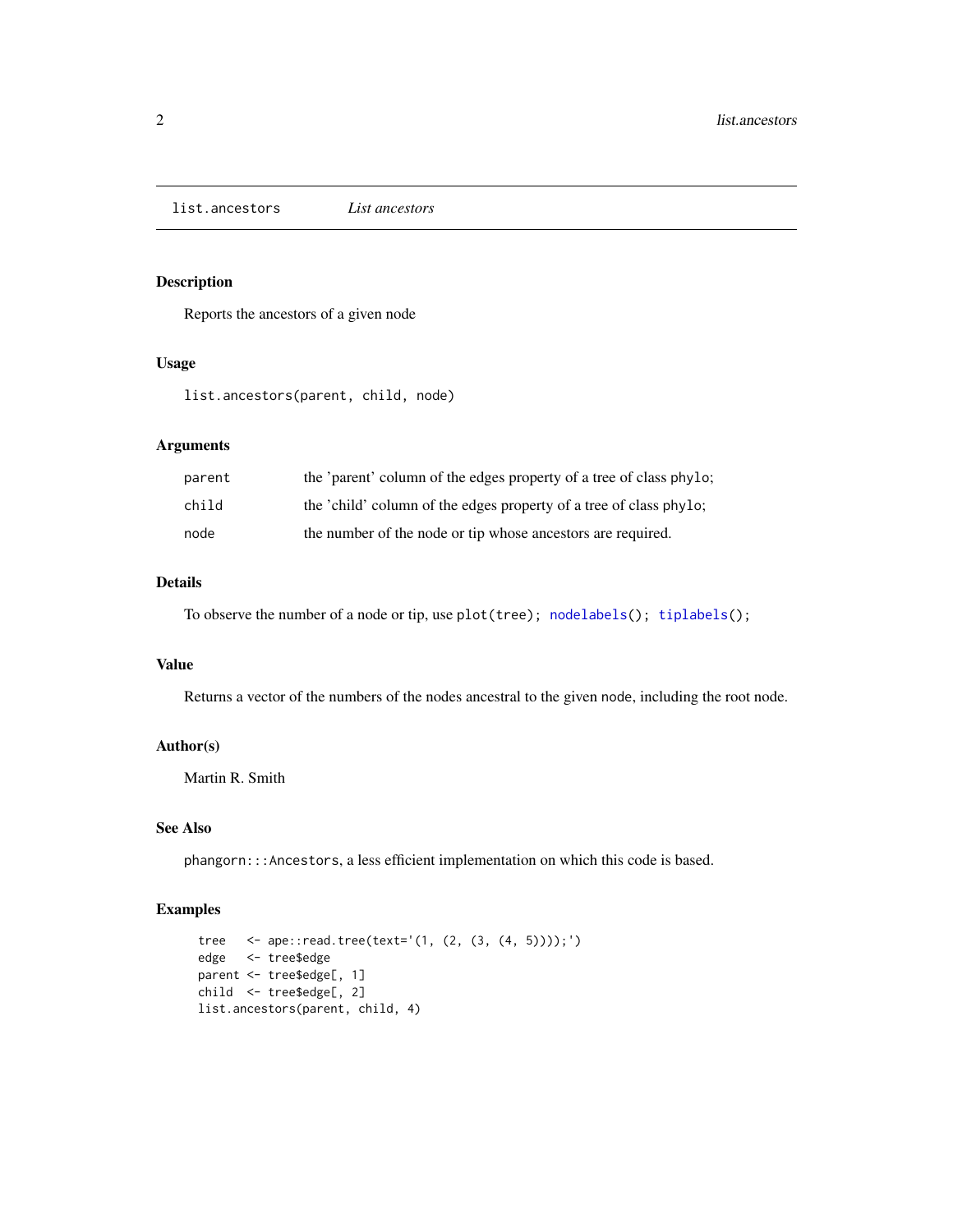<span id="page-2-1"></span><span id="page-2-0"></span>

#### Description

Calculate the Total Cophenetic Index for any tree.

#### Usage

tci(tree)

#### Arguments

tree a tree of class [phylo](#page-0-0).

#### Details

The Total Cophenetic Index is a measure of tree balance - i.e. whether a (phylogenetic) tree comprises symmetric pairs of nodes, or has a pectinate 'caterpillar' shape. The index has a greater resolution power than Sackin's and Colless' indices, and can be applied to trees that are not perfectly resolved. Full details are provided by Mir *et al.* (2013).

#### Value

Returns the Total Cophenetic Index, a measure of the balance of the tree.

#### Author(s)

Martin R. Smith

#### References

A. Mir, F. Rossello, L. A. Rotger, A new balance index for phylogenetic trees. Math. Biosci. 241, 125-136 (2013).

#### See Also

The CollessLike package (https://github.com/LuciaRotger/CollessLike) now provides an alternative implementation of this index, and its predecessors. See [cophen.index.](#page-0-0)

The range of possible values for a tree with *n* tips, and the values expected under simple models of evolution, is provided by [tci.context\(](#page-3-1)tree)

#### Examples

```
tree12 <- ape::read.tree(text='(1, (2, (3, (4, 5))));') #Fig. 4, tree 12
tci(tree12) # 10
tree8 \leq ape::read.tree(text='((1, 2, 3, 4), 5);') #Fig. 4, tree 8
tci(tree8) # 6
```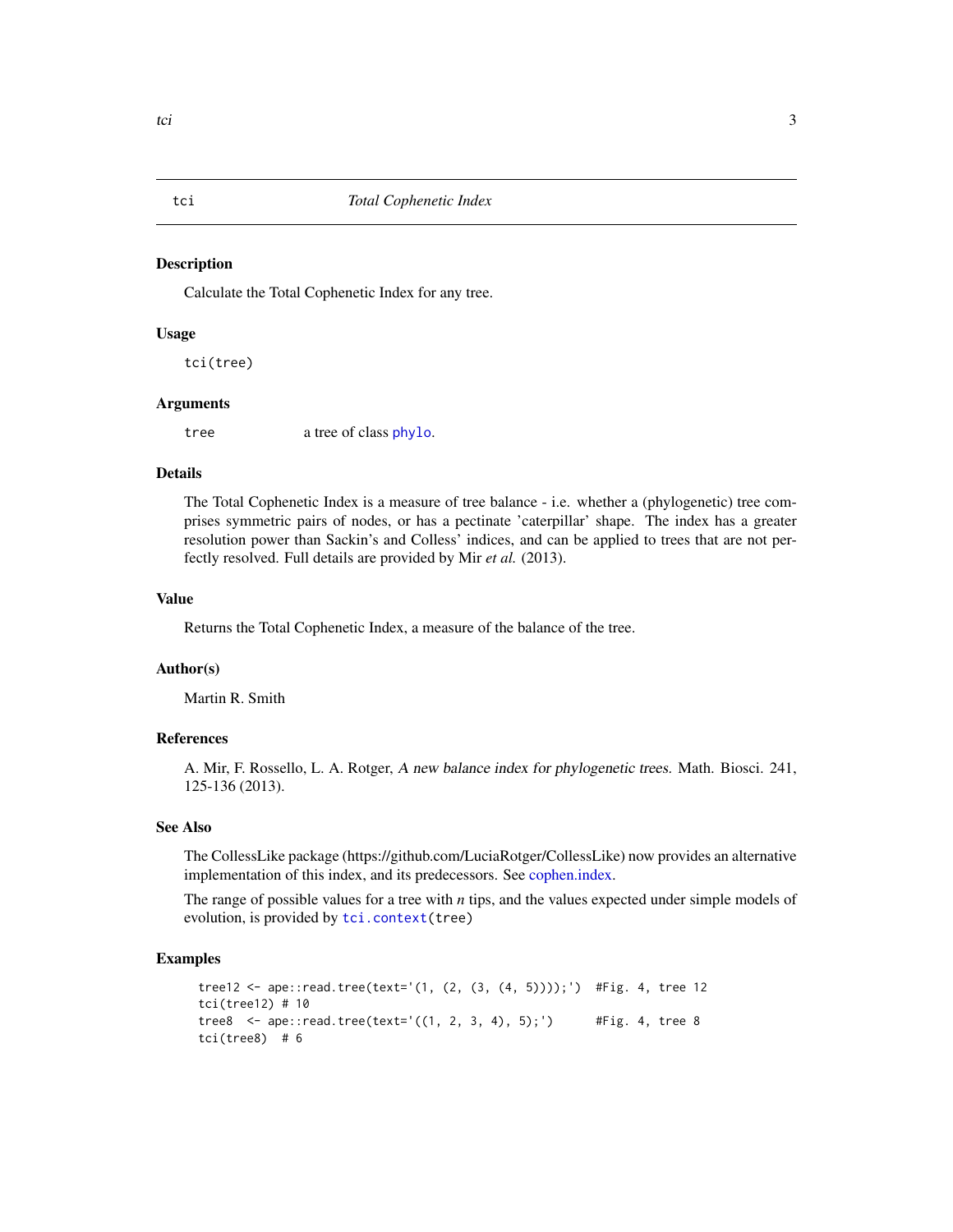<span id="page-3-1"></span><span id="page-3-0"></span>

#### Description

Calculate the range of values that the Total Cophenetic Index can take, and expected values under the Yule and Uniform models of evolution.

#### Usage

```
tci.context(tree)
tci.context.n(n)
```
#### Arguments

| tree | a tree of class phylo;                           |
|------|--------------------------------------------------|
| n    | integer specifying the number of tips in a tree. |

#### Details

For a tree with n tips, the Total Cophenetic Index can take values of 0 to [choose\(](#page-0-0)nTips, 3) The minimum value is higher for a perfectly resolved (i.e. dichotomous) tree (see Lemma 14) Formulae to calculate the expected values under the Yule and Uniform models of evolution are given in Theorems 17 and 23.

#### Value

A data frame detailing the maximum and minimum value obtainable for the Total Cophenetic Index for dichotomous trees with the number of tips of the given tree, and the expected value under the Yule and Uniform models. The variance of the expected value is given under the Yule model, but cannot be obtained by calculation for the Uniform model.

#### Author(s)

Martin R. Smith

#### References

A. Mir, F. Rossello, L. A. Rotger, A new balance index for phylogenetic trees. Math. Biosci. 241, 125-136 (2013).

#### See Also

[tci](#page-2-1), the Total Cophenetic Index for a given tree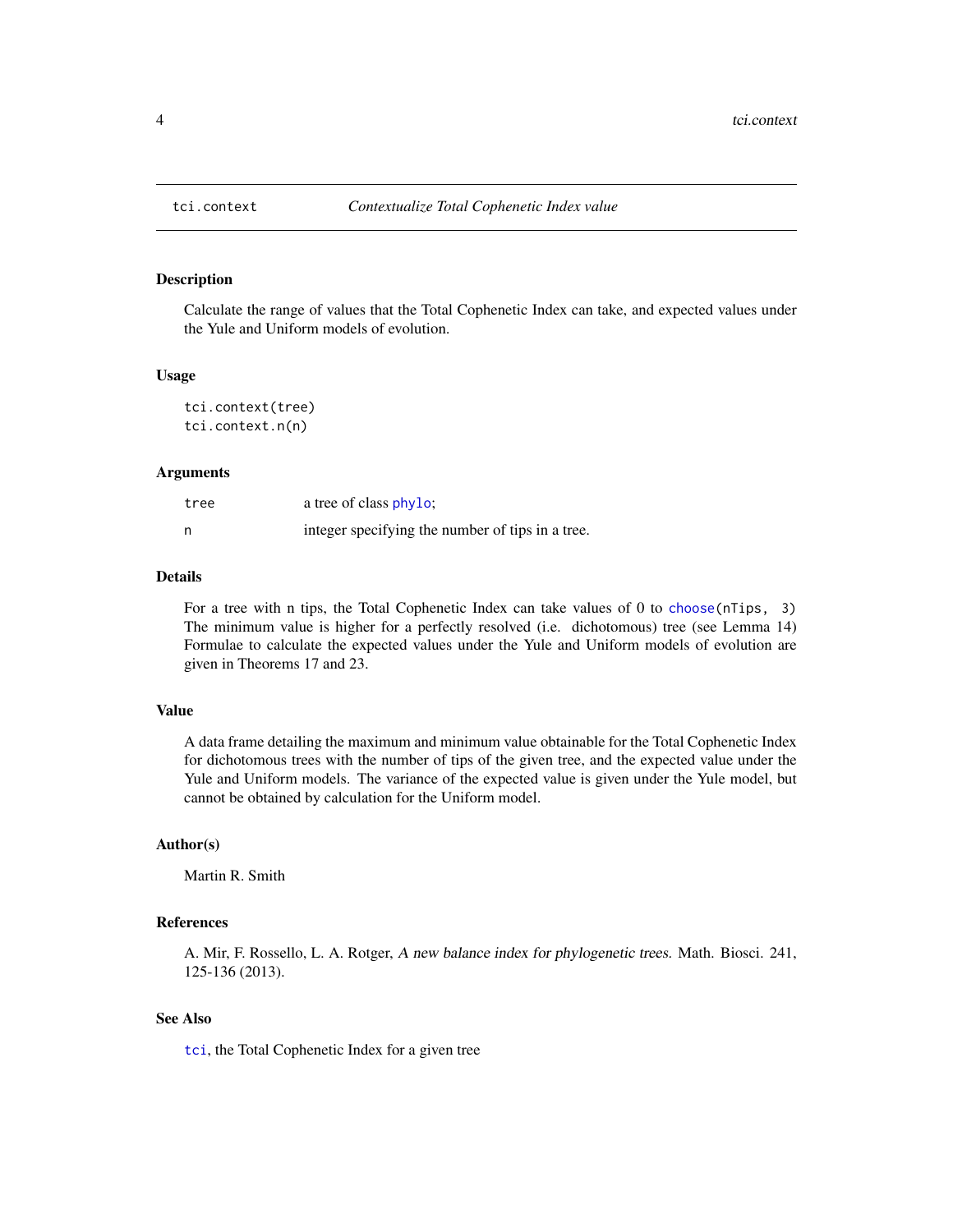#### tci.context 5

#### Examples

```
tree12 <- ape::read.tree(text='(1, (2, (3, (4, 5))));') #Fig. 4, tree 12
tci(tree12)
tci.context(tree12)
tci.context.n(5) # For any tree with 5 tips
```